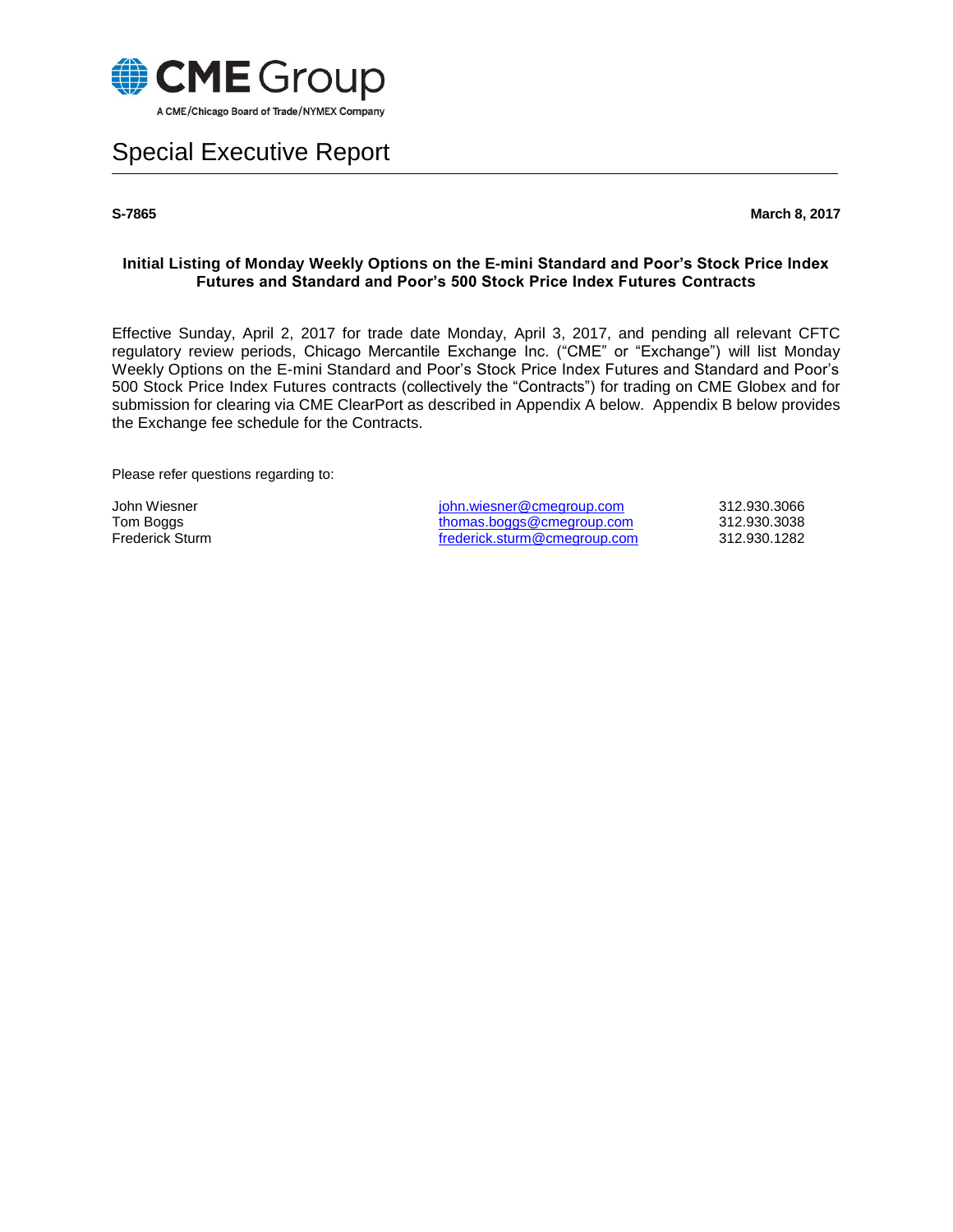### **Appendix A**

## **Monday Weekly Options on E-mini Standard and Poor's 500 Stock Price Index Futures**

| Contract Unit                                           | One quarterly E-mini S&P 500 futures contract                                                                                                                                                                                                                                                                                                                                                                                                   |                                                                                                                                                                                                                                                                                                            |  |
|---------------------------------------------------------|-------------------------------------------------------------------------------------------------------------------------------------------------------------------------------------------------------------------------------------------------------------------------------------------------------------------------------------------------------------------------------------------------------------------------------------------------|------------------------------------------------------------------------------------------------------------------------------------------------------------------------------------------------------------------------------------------------------------------------------------------------------------|--|
| Minimum Price<br>Fluctuation                            | <b>REDUCED TICK</b>                                                                                                                                                                                                                                                                                                                                                                                                                             | 0.05 = \$2.50 for premium $\leq 5.00$                                                                                                                                                                                                                                                                      |  |
|                                                         | CAB                                                                                                                                                                                                                                                                                                                                                                                                                                             | $0.05 = $2.50$                                                                                                                                                                                                                                                                                             |  |
|                                                         | <b>OUTRIGHT</b>                                                                                                                                                                                                                                                                                                                                                                                                                                 | 0.25=\$12.50 for premium >5.00                                                                                                                                                                                                                                                                             |  |
| Trading and<br><b>Clearing Hours</b>                    | <b>CME Globex:</b>                                                                                                                                                                                                                                                                                                                                                                                                                              | Sunday - Friday 6:00 p.m. - 5:00 p.m. Eastern Time/ET (5:00 p.m. -<br>4:00 p.m. Central Time/CT) with 15-minute trading halt Monday -<br>Friday 4:15 p.m. - 4:30 p.m. ET (3:15 p.m. - 3:30 p.m. CT). Monday -<br>Thursday 5:00 p.m. - 6:00 p.m. ET (4:00 p.m. - 5:00 p.m. CT) daily<br>maintenance period. |  |
|                                                         | Open Outcry                                                                                                                                                                                                                                                                                                                                                                                                                                     | Not available for trading via open outcry                                                                                                                                                                                                                                                                  |  |
|                                                         | <b>CME ClearPort:</b>                                                                                                                                                                                                                                                                                                                                                                                                                           | Sunday - Friday 6:00 p.m. - 5:00 p.m. ET (5:00 p.m. - 4:00 p.m. CT).<br>Monday - Thursday 5:00 p.m. - 6:00 p.m. ET (4:00 p.m. - 5:00 p.m.<br>CT) daily maintenance period.                                                                                                                                 |  |
| Commodity Code                                          | CME Globex/CME ClearPort: E1A, E2A, E3A, E4A, E5A                                                                                                                                                                                                                                                                                                                                                                                               |                                                                                                                                                                                                                                                                                                            |  |
| <b>Listed Contracts</b>                                 | Initially, four (4) contracts will be listed for expiry on Apr 17, Apr 24, May 1 and May 8<br>Thereafter, at any given time, two nearest weeks of E1A, E2A, E3A, E4A, E5A will be listed<br>for trading                                                                                                                                                                                                                                         |                                                                                                                                                                                                                                                                                                            |  |
| <b>Termination Of</b>                                   | Week 1                                                                                                                                                                                                                                                                                                                                                                                                                                          | 3:00 p.m. CT 1 <sup>st</sup> Monday of contract month                                                                                                                                                                                                                                                      |  |
| Trading                                                 | Week <sub>2</sub>                                                                                                                                                                                                                                                                                                                                                                                                                               | 3:00 p.m. CT 2 <sup>nd</sup> Monday of contract month                                                                                                                                                                                                                                                      |  |
|                                                         | Week 3                                                                                                                                                                                                                                                                                                                                                                                                                                          | 3:00 p.m. CT 3rd Monday of contract month                                                                                                                                                                                                                                                                  |  |
|                                                         | Week 4                                                                                                                                                                                                                                                                                                                                                                                                                                          | 3:00 p.m. CT 4 <sup>th</sup> Monday of contract month                                                                                                                                                                                                                                                      |  |
|                                                         | Week 5                                                                                                                                                                                                                                                                                                                                                                                                                                          | 3:00 p.m. CT 5 <sup>th</sup> Monday of contract month                                                                                                                                                                                                                                                      |  |
| Exchange<br>Rulebook                                    | 358A                                                                                                                                                                                                                                                                                                                                                                                                                                            |                                                                                                                                                                                                                                                                                                            |  |
| <b>Strike Prices</b><br><b>Strike Price</b><br>Interval | At all multiples of 25 index points within ±50% of quarterly Exercise Price Reference,<br>centered on previous day's settlement price of the underlying futures                                                                                                                                                                                                                                                                                 |                                                                                                                                                                                                                                                                                                            |  |
|                                                         | At all multiples of 10 index points within ±20% of quarterly Exercise Price Reference,<br>centered on previous day's settlement price of the underlying futures                                                                                                                                                                                                                                                                                 |                                                                                                                                                                                                                                                                                                            |  |
|                                                         | Once the option's underlying futures contract becomes second nearest to delivery, at all<br>multiples of 5 index points within ±10% of quarterly Exercise Price Reference, centered on<br>previous day's settlement price of the underlying futures                                                                                                                                                                                             |                                                                                                                                                                                                                                                                                                            |  |
| Exercise<br>Procedure                                   | European Style                                                                                                                                                                                                                                                                                                                                                                                                                                  |                                                                                                                                                                                                                                                                                                            |  |
| Settlement At<br>Expiration                             | Option exercise results in a position in the underlying cash-settled Futures contract. Options<br>which are in-the-money on the last day of trading are automatically exercised. A 3:00 p.m. CT<br>price fixing (symbol ESF) based on the weighted average traded price of E-mini S&P 500<br>futures in the last 30 seconds of trading on expiration day (2:59:30 pm-3:00:00 pm CT) will<br>be used to determine which options are in-the-money |                                                                                                                                                                                                                                                                                                            |  |
| <b>CME Globex</b><br>Matching<br>Algorithm              | F-FIFO                                                                                                                                                                                                                                                                                                                                                                                                                                          |                                                                                                                                                                                                                                                                                                            |  |
| Underlying<br>Contract                                  |                                                                                                                                                                                                                                                                                                                                                                                                                                                 | E-mini Standard and Poor's 500 Stock Price Index Futures/Commodity Code: ES                                                                                                                                                                                                                                |  |
| <b>Block Trade</b><br>Minimum<br>Threshold              | Not Block Trade Eligible                                                                                                                                                                                                                                                                                                                                                                                                                        |                                                                                                                                                                                                                                                                                                            |  |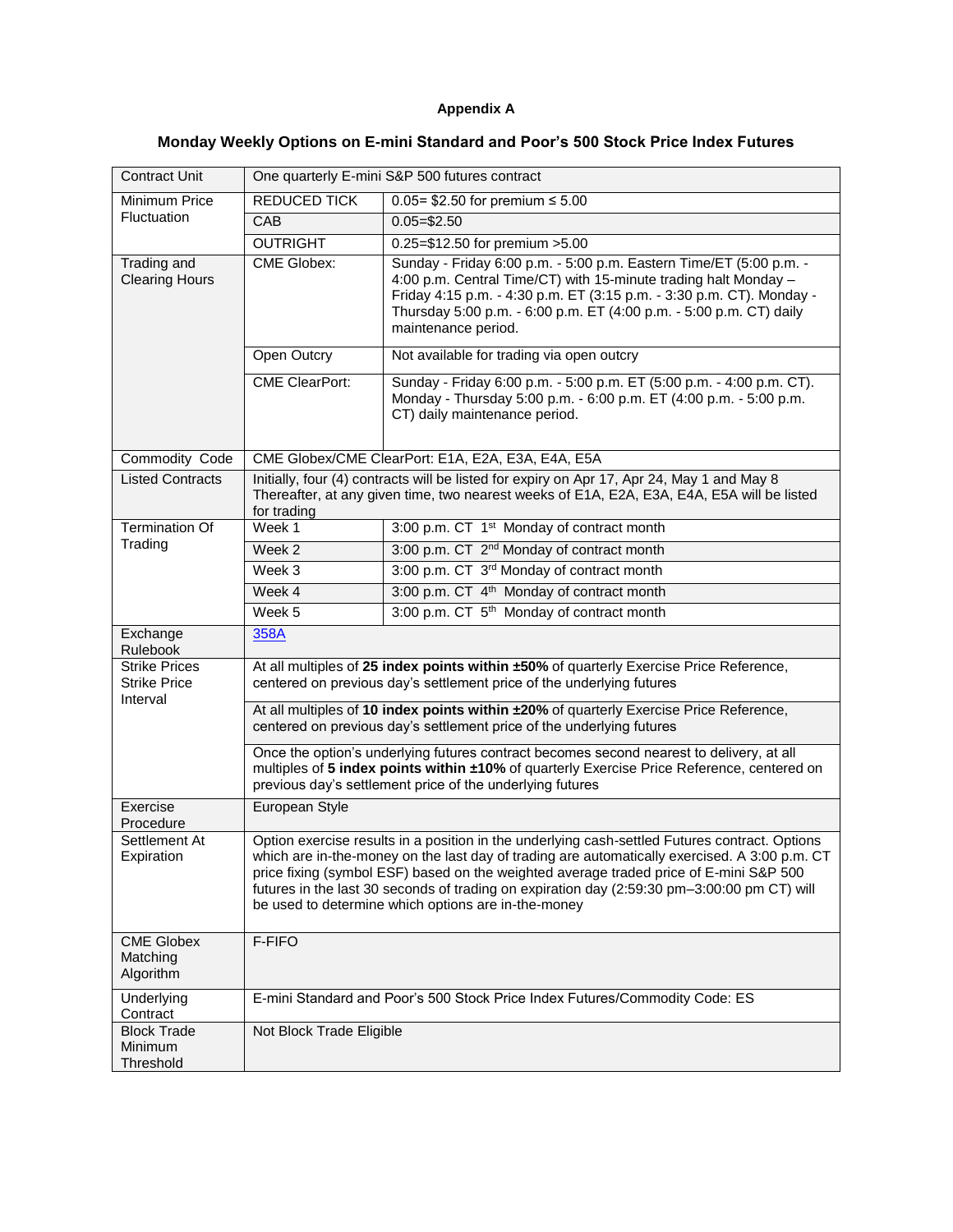### **Monday Weekly Options on Standard and Poor's 500 Stock Price Index Futures**

| <b>Contract Unit</b>                                    | One quarterly S&P 500 futures contract                                                                                                                                                                                                                                                                                                                                                                                                          |                                                                                                                                                                                                                                                                                                            |  |
|---------------------------------------------------------|-------------------------------------------------------------------------------------------------------------------------------------------------------------------------------------------------------------------------------------------------------------------------------------------------------------------------------------------------------------------------------------------------------------------------------------------------|------------------------------------------------------------------------------------------------------------------------------------------------------------------------------------------------------------------------------------------------------------------------------------------------------------|--|
| Minimum Price<br>Fluctuation                            | <b>REDUCED TICK</b>                                                                                                                                                                                                                                                                                                                                                                                                                             | $0.05 = $12.50$ for premium ≤ 5.00                                                                                                                                                                                                                                                                         |  |
|                                                         | <b>CAB</b>                                                                                                                                                                                                                                                                                                                                                                                                                                      | $0.05 = $12.50$                                                                                                                                                                                                                                                                                            |  |
|                                                         | <b>OUTRIGHT</b>                                                                                                                                                                                                                                                                                                                                                                                                                                 | $0.10 = $25.00$ for premium $>5.00$                                                                                                                                                                                                                                                                        |  |
| Trading and<br><b>Clearing Hours</b>                    | <b>CME Globex:</b>                                                                                                                                                                                                                                                                                                                                                                                                                              | Sunday - Friday 6:00 p.m. - 5:00 p.m. Eastern Time/ET (5:00 p.m. -<br>4:00 p.m. Central Time/CT) with 15-minute trading halt Monday -<br>Friday 4:15 p.m. - 4:30 p.m. ET (3:15 p.m. - 3:30 p.m. CT). Monday -<br>Thursday 5:00 p.m. - 6:00 p.m. ET (4:00 p.m. - 5:00 p.m. CT) daily<br>maintenance period. |  |
|                                                         | Open Outcry:                                                                                                                                                                                                                                                                                                                                                                                                                                    | Monday - Friday 9:30 a.m. -4:15 p.m. ET (8:30 a.m. -3:15 p.m. CT)                                                                                                                                                                                                                                          |  |
|                                                         | <b>CME ClearPort:</b>                                                                                                                                                                                                                                                                                                                                                                                                                           | Sunday - Friday 6:00 p.m. - 5:00 p.m. ET (5:00 p.m. - 4:00 p.m. CT).<br>Monday - Thursday 5:00 p.m. - 6:00 p.m. New York Time/ET (4:00<br>p.m. - 5:00 p.m. CT) daily maintenance period.                                                                                                                   |  |
| Commodity Code                                          | CME Globex/Open Outcry/CME ClearPort: S1A, S2A, S3A, S4A, S5A                                                                                                                                                                                                                                                                                                                                                                                   |                                                                                                                                                                                                                                                                                                            |  |
| <b>Listed Contracts</b>                                 | Initially, four (4) contracts will be listed for expiry on Apr 17, Apr 24, May 1 and May 8<br>Thereafter, at any given time, two nearest weeks of S1A, S2A, S3A, S4A, S5A will be listed<br>for trading                                                                                                                                                                                                                                         |                                                                                                                                                                                                                                                                                                            |  |
| Termination Of<br>Trading                               | Week 1                                                                                                                                                                                                                                                                                                                                                                                                                                          | 3:00 p.m. CT 1 <sup>st</sup> Monday of contract month                                                                                                                                                                                                                                                      |  |
|                                                         | Week 2                                                                                                                                                                                                                                                                                                                                                                                                                                          | 3:00 p.m. CT 2 <sup>nd</sup> Monday of contract month                                                                                                                                                                                                                                                      |  |
|                                                         | Week 3                                                                                                                                                                                                                                                                                                                                                                                                                                          | 3:00 p.m. CT 3rd Monday of contract month                                                                                                                                                                                                                                                                  |  |
|                                                         | Week 4                                                                                                                                                                                                                                                                                                                                                                                                                                          | 3:00 p.m. CT 4 <sup>th</sup> Monday of contract month                                                                                                                                                                                                                                                      |  |
|                                                         | Week 5                                                                                                                                                                                                                                                                                                                                                                                                                                          | 3:00 p.m. CT 5 <sup>th</sup> Monday of contract month                                                                                                                                                                                                                                                      |  |
| Exchange<br>Rulebook Chapter                            | 351A                                                                                                                                                                                                                                                                                                                                                                                                                                            |                                                                                                                                                                                                                                                                                                            |  |
| <b>Strike Prices</b><br><b>Strike Price</b><br>Interval | At all multiples of 25 index points within ±50% of quarterly Exercise Price Reference,<br>centered on previous day's settlement price of the underlying futures                                                                                                                                                                                                                                                                                 |                                                                                                                                                                                                                                                                                                            |  |
|                                                         | At all multiples of 10 index points within ±20% of quarterly Exercise Price Reference,<br>centered on previous day's settlement price of the underlying futures                                                                                                                                                                                                                                                                                 |                                                                                                                                                                                                                                                                                                            |  |
|                                                         | Once the option's underlying futures contract becomes second nearest to delivery, at all<br>multiples of 5 index points within ±10% of quarterly Exercise Price Reference, centered on<br>previous day's settlement price of the underlying futures                                                                                                                                                                                             |                                                                                                                                                                                                                                                                                                            |  |
| Exercise<br>Procedure                                   | European Style                                                                                                                                                                                                                                                                                                                                                                                                                                  |                                                                                                                                                                                                                                                                                                            |  |
| Settlement At<br>Expiration                             | Option exercise results in a position in the underlying cash-settled Futures contract. Options<br>which are in-the-money on the last day of trading are automatically exercised. A 3:00 p.m. CT<br>price fixing (symbol ESF) based on the weighted average traded price of E-mini S&P 500<br>futures in the last 30 seconds of trading on expiration day (2:59:30 pm-3:00:00 pm CT) will<br>be used to determine which options are in-the-money |                                                                                                                                                                                                                                                                                                            |  |
| <b>CME Globex</b><br>Matching<br>Algorithm              | F-FIFO                                                                                                                                                                                                                                                                                                                                                                                                                                          |                                                                                                                                                                                                                                                                                                            |  |
| Underlying<br>Contract                                  | Standard and Poor's 500 Stock Price Index Futures/Commodity Code: SP                                                                                                                                                                                                                                                                                                                                                                            |                                                                                                                                                                                                                                                                                                            |  |
| <b>Block Trade</b><br>Minimum<br>Threshold              | 250 Contracts                                                                                                                                                                                                                                                                                                                                                                                                                                   |                                                                                                                                                                                                                                                                                                            |  |